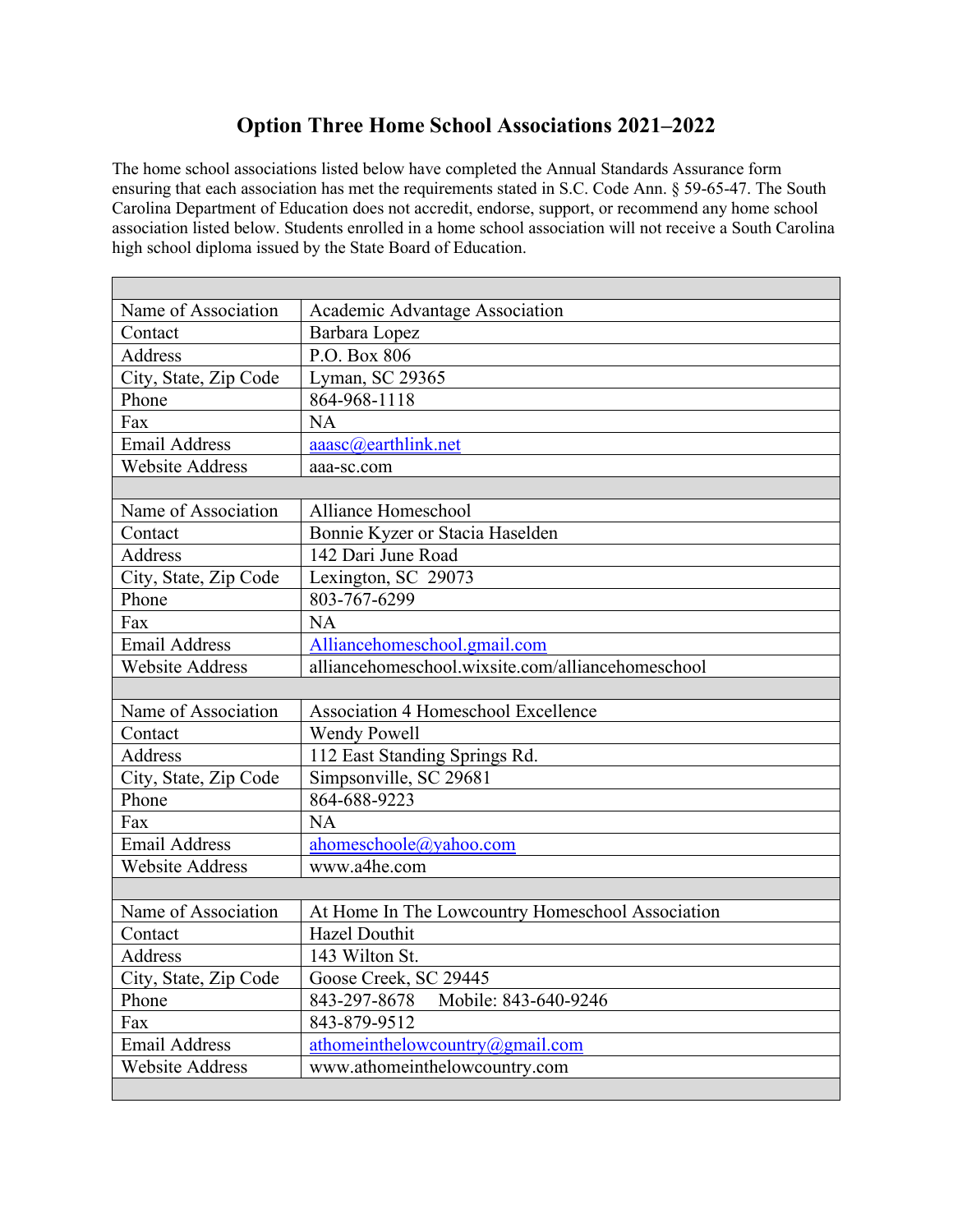| Name of Association    | Carolina Foothills Homeschool Association             |
|------------------------|-------------------------------------------------------|
| Contact                | Lisa McAbee                                           |
| Address                | P.O. Box 1137                                         |
| City, State, Zip Code  | Inman, SC 29349                                       |
| Phone                  | 864-472-3471                                          |
| Fax                    | <b>NA</b>                                             |
| <b>Email Address</b>   | cfha2a@gmail.com                                      |
| <b>Website Address</b> | <b>NA</b>                                             |
|                        |                                                       |
| Name of Association    | Carolina Homeschooler                                 |
| Contact                | Dianna Broughton                                      |
| Address                | 961 N. Main St. #3                                    |
| City, State, Zip Code  | Lancaster, SC 29720                                   |
| Phone                  | <b>NA</b>                                             |
| Fax                    | <b>NA</b>                                             |
| <b>Email Address</b>   | director@carolinahomeschooler.com                     |
| <b>Website Address</b> | www.carolinahomeschooler.com                          |
|                        |                                                       |
| Name of Association    | Christian Homeschoolers Association of South Carolina |
| Contact                | Wendy Graham                                          |
| Address                | P.O. Box 51386                                        |
| City, State, Zip Code  | Summerville, SC 29485-1386                            |
| Phone                  | 843-376-3209                                          |
| Fax                    | 843-638-8890                                          |
| <b>Email Address</b>   | contact@chasc.net                                     |
| <b>Website Address</b> | https://chasc.net/                                    |
|                        |                                                       |
| Name of Association    | Community Bible Church Christian Academy              |
| Contact                | Claudia Gay                                           |
| Address                | 638 Parris Island Gateway                             |
| City, State, Zip Code  | Beaufort, SC 29906                                    |
| Phone                  | 843-525-0089                                          |
| Fax                    | 843-522-0396                                          |
| <b>Email Address</b>   | cbcgay@gmail.com                                      |
| <b>Website Address</b> | cbccahomeschooling.com                                |
|                        |                                                       |
| Name of Association    | Community Learning Academy Inc                        |
| Contact                | Sandra Harmon                                         |
| Address                | 817 F Street                                          |
| City, State, Zip Code  | Hartsville, SC 29550                                  |
| Phone                  | Prefer Cell Contact 302-245-0299<br>843-917-0131      |
| Fax                    | <b>NA</b>                                             |
| <b>Email Address</b>   | $community learning academic.orga$ <sub>20</sub> .com |
| Website Address        | http://www.communitylearning academy.info/            |
|                        |                                                       |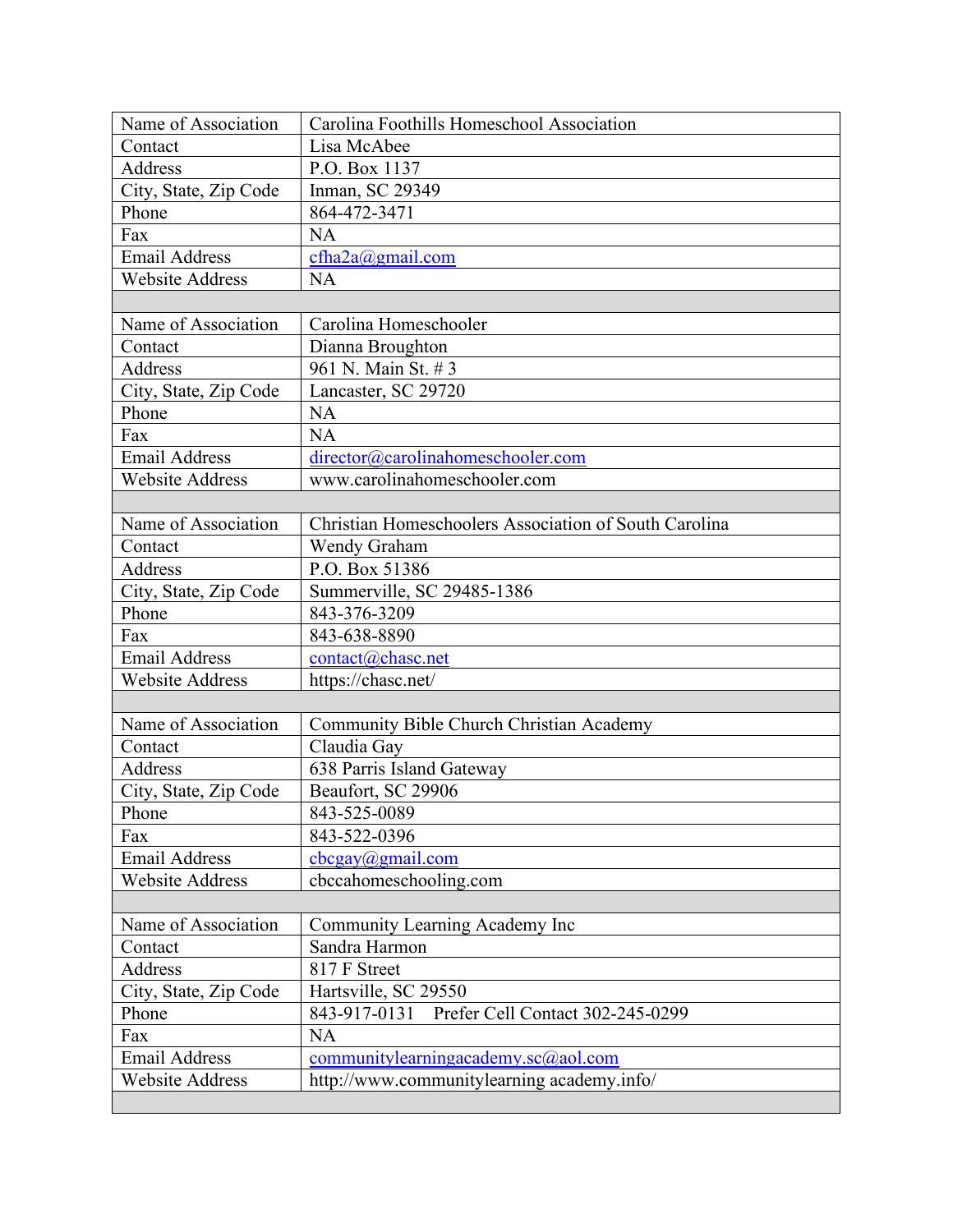| Name of Association    | Dudley Homeschool                    |
|------------------------|--------------------------------------|
| Contact                | Jamez E. Dudley                      |
| Address                | P.O. Box 634                         |
| City, State, Zip Code  | Moore, SC 29369                      |
| Phone                  | 864-280-9663                         |
| Fax                    | NA                                   |
| <b>Email Address</b>   | homeschool@dheg.org                  |
| <b>Website Address</b> | dudleyhomeschool.org                 |
|                        |                                      |
| Name of Association    | <b>Encompass Homeschool</b>          |
| Contact                | Christie Cochran                     |
| Address                | P.O. Box 22                          |
| City, State, Zip Code  | Mountain Rest, SC 29664              |
| Phone                  | 864-571-0297                         |
| Fax                    | <b>NA</b>                            |
| <b>Email Address</b>   | support@encompasshomeschool.com      |
| <b>Website Address</b> | www.encompasshomeschool.com          |
|                        |                                      |
| Name of Association    | Enlightened SC                       |
| Contact                | Kristin Blackwell                    |
| Address                | 222 Windsong Way                     |
| City, State, Zip Code  | Moore, SC 29369                      |
| Phone                  | 864-237-5783                         |
| Fax                    | NA                                   |
| <b>Email Address</b>   | admin@enlightenedsc.com              |
| <b>Website Address</b> | www.enlightenedsc.com                |
|                        |                                      |
| Name of Association    | <b>Faithful Scholars</b>             |
| Contact                | Katie Bach                           |
| Address                | 1761 Ballard Lane                    |
| City, State, Zip Code  | Fort Mill, SC 29715                  |
| Phone                  | 803-548-4428                         |
| Fax                    | 803-802-7446                         |
| <b>Email Address</b>   | katie@faithfulscholars.com           |
| <b>Website Address</b> | faithfulscholars.com                 |
|                        |                                      |
| Name of Association    | Foothills Accountability Association |
| Contact                | Kimberly D. Williams                 |
| Address                | P.O. Box 351                         |
| City, State, Zip Code  | Seneca, SC 29679                     |
| Phone                  | 864-324-1422                         |
| Fax                    | <b>NA</b>                            |
| <b>Email Address</b>   | scfoothillshomeschool@gmail.com      |
| <b>Website Address</b> | www.scfoothillshomeschool.com        |
|                        |                                      |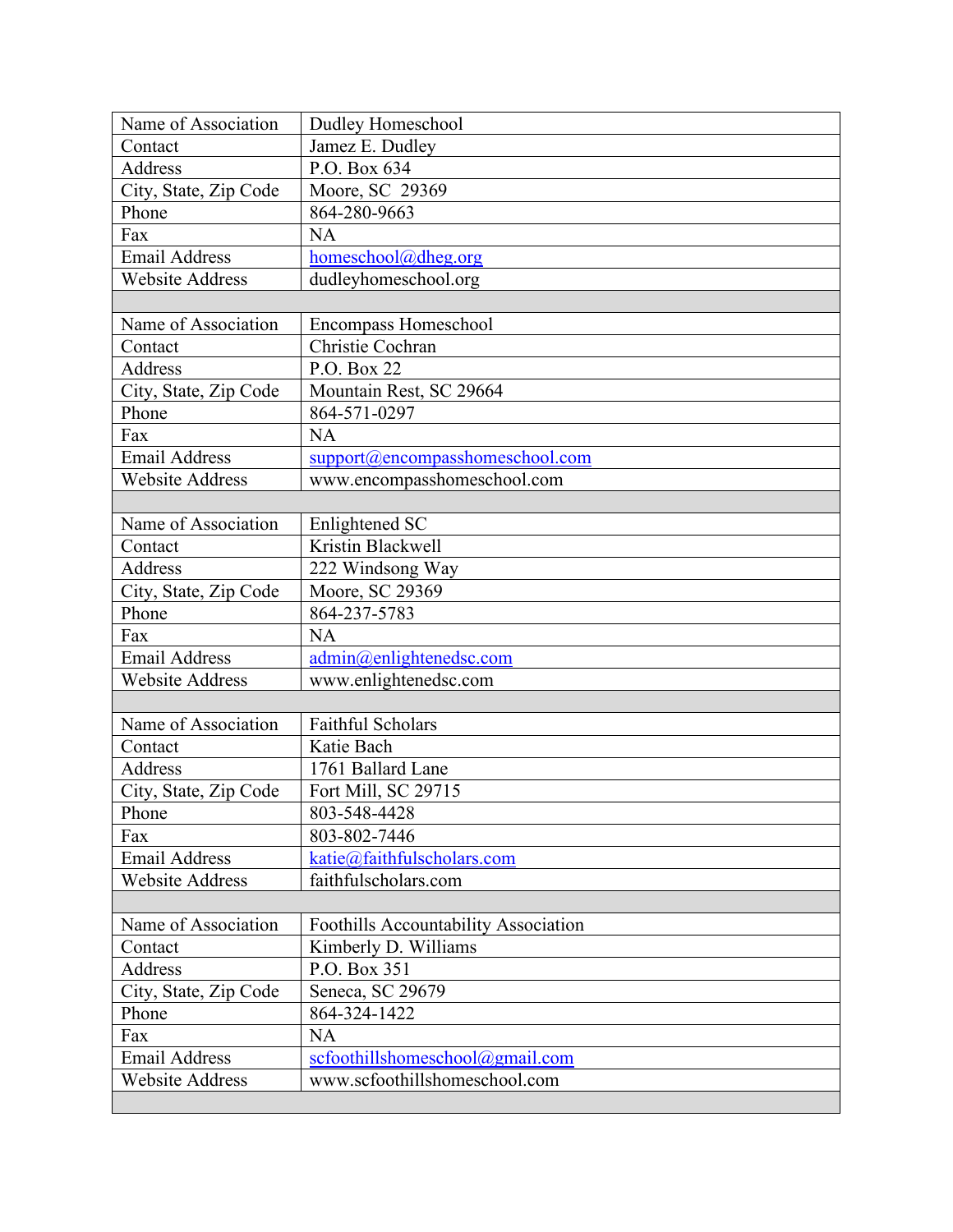| Name of Association    | <b>GLOW Accountability Association</b>               |
|------------------------|------------------------------------------------------|
| Contact                | <b>Stacy Brown</b>                                   |
| Address                | P.O. Box 721                                         |
| City, State, Zip Code  | Mount Pleasant, SC 29465                             |
| Phone                  | 843-405-7006                                         |
| Fax                    | <b>NA</b>                                            |
| <b>Email Address</b>   | GLOWCHS@gmail.com                                    |
| <b>Website Address</b> | Glowchs.com                                          |
|                        |                                                      |
| Name of Association    | G3O Home Educators Accountability Association        |
| Contact                | Monica McCoy                                         |
| Address                | P.O. Box 533                                         |
| City, State, Zip Code  | Aynor, SC 29511                                      |
| Phone                  | 843-358-0179                                         |
| Fax                    | <b>NA</b>                                            |
| <b>Email Address</b>   | info.gotoptions@gmail.com                            |
| <b>Website Address</b> | www.gotoptionsLLC.com                                |
|                        |                                                      |
| Name of Association    | Grace School Association                             |
| Contact                | Rebekah Thomas                                       |
| Address                | 3336 W. Palmetto Street                              |
| City, State, Zip Code  | Florence, SC 29501                                   |
| Phone                  | 843-667-9777                                         |
| Fax                    | 843-667-8833                                         |
| <b>Email Address</b>   | Contactus@gsaeducators.com                           |
| <b>Website Address</b> | www.gsaeducators.com                                 |
|                        |                                                      |
| Name of Association    | Greenwood Christian School Home Educator Association |
| Contact                | Christina M. Vickers                                 |
| Address                | P.O. Box 49362                                       |
| City, State, Zip Code  | Greenwood, SC 29649                                  |
| Phone                  | 864-229-9003                                         |
| Fax                    | NA                                                   |
| <b>Email Address</b>   | $\text{admin}(a)$ gcshea.org                         |
| <b>Website Address</b> | www.gcshea.org                                       |
|                        |                                                      |
| Name of Association    | Half Moon Homeschool Accountability Association      |
| Contact                | Katie Frampton                                       |
| Address                | 1202 Creek Stone Way                                 |
| City, State, Zip Code  | Hanahan, SC 29410                                    |
| Phone                  | 843-422-8764                                         |
| Fax                    | 843-989-0452                                         |
| <b>Email Address</b>   | halfmoonhomeschool.sc@gmail.com                      |
| Website Address        | HalfMoonHomeschool.com                               |
|                        |                                                      |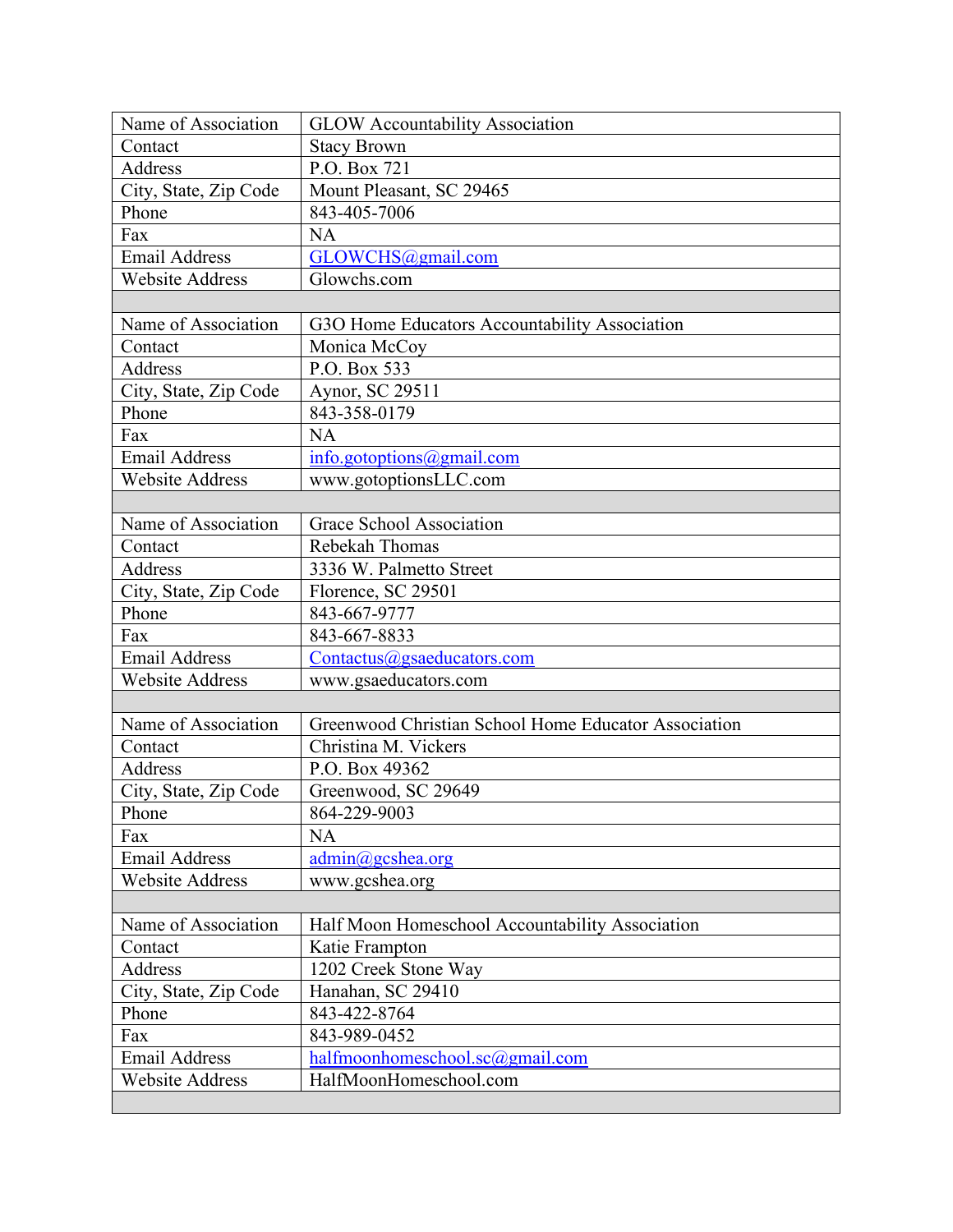| Name of Association    | <b>HEART Homeschool Group</b>                     |
|------------------------|---------------------------------------------------|
| Contact                | Carol Brownell                                    |
| Address                | P.O. Box 2591                                     |
| City, State, Zip Code  | Anderson, SC 29622                                |
| Phone                  | 864-648-9865                                      |
| Fax                    | 864-342-7200                                      |
| <b>Email Address</b>   | HeartMemberInfo@gmail.com                         |
| <b>Website Address</b> | www.HeartHomeschooling.com                        |
|                        |                                                   |
| Name of Association    | HomeLife Academy                                  |
| Contact                | Angela McKee                                      |
| Address                | 3563 Hwy 45 N                                     |
| City, State, Zip Code  | Jackson, Tennessee 38305                          |
| Phone                  | 888-560-0774                                      |
| Fax                    | 901-384-0731                                      |
| <b>Email Address</b>   | admin@homelifeacademy.com                         |
| <b>Website Address</b> | www.homelifeacademy.com                           |
|                        |                                                   |
| Name of Association    | Hometown Homeschool Association of South Carolina |
| Contact                | Michelle Palczewski                               |
| Address                | P.O. Box 673                                      |
| City, State, Zip Code  | Ridgeville, SC 29472                              |
| Phone                  | 843-560-9103                                      |
| Fax                    | <b>NA</b>                                         |
| <b>Email Address</b>   | Director@HometownHASC.com                         |
| <b>Website Address</b> | www.HometownHASC.com                              |
|                        |                                                   |
| Name of Association    | Homeward Education Association                    |
| Contact                | April Ray                                         |
| Address                | 1116 Alice Drive, Suite D                         |
| City, State, Zip Code  | Sumter, SC 29154                                  |
| Phone                  | 803-469-4927                                      |
| Fax                    | 803-469-4928                                      |
| <b>Email Address</b>   | aprilray@homewarded.com                           |
| <b>Website Address</b> | www.homewarded.com                                |
|                        |                                                   |
| Name of Association    | Honor School                                      |
| Contact                | Kelli Sharitt                                     |
| Address                | P.O. Box 851061                                   |
| City, State, Zip Code  | Mobile, AL 36585                                  |
| Phone                  | 334-384-4619                                      |
| Fax                    | <b>NA</b>                                         |
| <b>Email Address</b>   | HonorSchoolSouthCarolina@gmail.com                |
| <b>Website Address</b> | HonorSchoolSouthCarolina.com                      |
|                        |                                                   |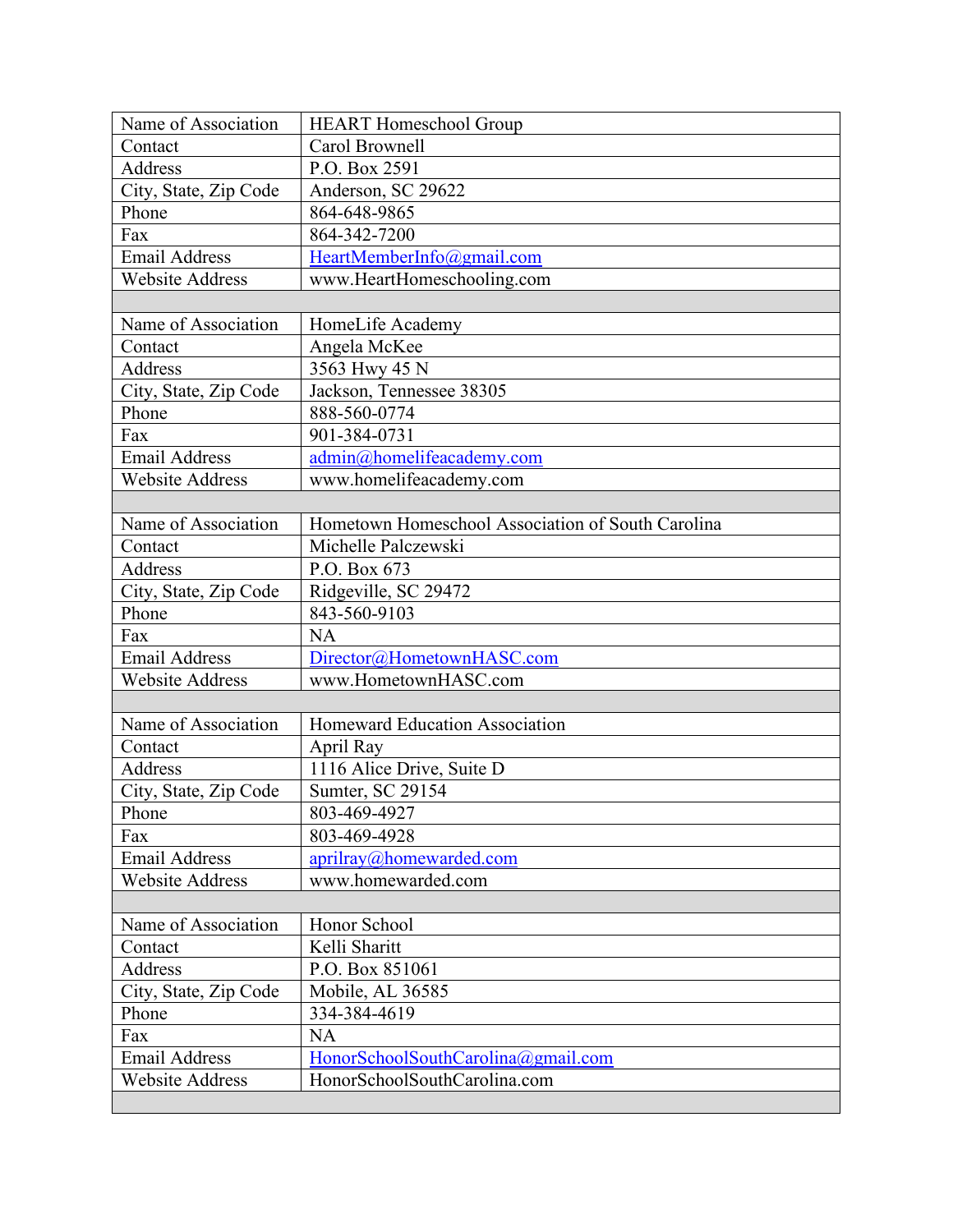| Name of Association    | Hope Accountability Group               |
|------------------------|-----------------------------------------|
| Contact                | Ann Hazelwood or Heather Grant          |
| Address                | 189 Quincy Lane                         |
| City, State, Zip Code  | Belton, SC 29627                        |
| Phone                  | 864-224-1055 or 864-348-2656            |
| Fax                    | <b>NA</b>                               |
| <b>Email Address</b>   | hopeaccountability@yahoo.com            |
| <b>Website Address</b> | hopehomeschoolgroup.org                 |
|                        |                                         |
| Name of Association    | Lowcountry Homeschool Association       |
| Contact                | Donna Cartwright                        |
| Address                | P.O. Box 692                            |
| City, State, Zip Code  | Bluffton, SC 29910                      |
| Phone                  | 888-675-9787                            |
| Fax                    | 843-773-6218                            |
| <b>Email Address</b>   | admin@lowcountryhomeschool.com          |
| <b>Website Address</b> | lowcountryhomeschool.com                |
|                        |                                         |
| Name of Association    | Mountains to Sea Homeschool Association |
| Contact                | Rebecca L. Stone                        |
| Address                | 906 N. Sloan Street                     |
| City, State, Zip Code  | Clinton, SC 29325                       |
| Phone                  | 864-547-3695                            |
| Fax                    | <b>NA</b>                               |
| <b>Email Address</b>   | $\text{admin}(a)$ m2sha.com             |
| <b>Website Address</b> | www.m2sha.com                           |
|                        |                                         |
| Name of Association    | New System School                       |
| Contact                | Laura Feucht                            |
| Address                | 456 Old Huntsville Road                 |
| City, State, Zip Code  | Fayetteville, TN 37334                  |
| Phone                  | 931-433-0727                            |
| Fax                    | NA                                      |
| <b>Email Address</b>   | laura@newsystemschool.org               |
| <b>Website Address</b> | www.newsystemschool.org                 |
|                        |                                         |
| Name of Association    | Ninja 3Op Group                         |
| Contact                | Jennifer Ackerman                       |
| Address                | 3042 Blackstock Road                    |
| City, State, Zip Code  | Blackstock, SC 29014                    |
| Phone                  | 901-494-1151                            |
| Fax                    | <b>NA</b>                               |
| <b>Email Address</b>   | ninja3OpGroup@gmail.com                 |
| Website Address        | www.Ninja3Op.com                        |
|                        |                                         |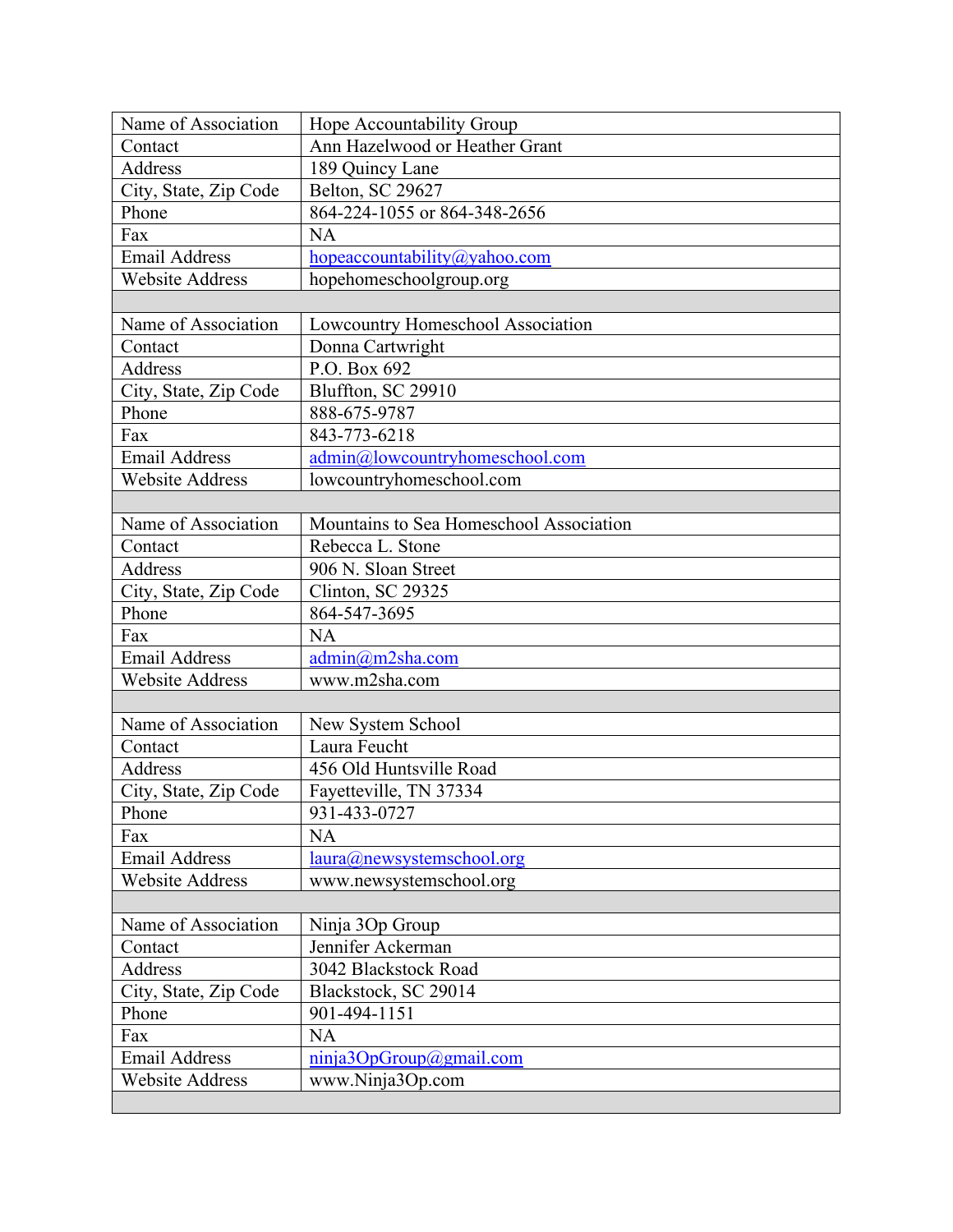| Name of Association    | Our Lady Of Perpetual Help Homeschool Comp. Assoc. |
|------------------------|----------------------------------------------------|
| Contact                | Mary Kay Palyok                                    |
| Address                | P.O. Box 61078                                     |
| City, State, Zip Code  | Columbia, SC 29260-1078                            |
| Phone                  | 803-695-1282                                       |
| Fax                    | <b>NA</b>                                          |
| <b>Email Address</b>   | OLPHSC1@gmail.com                                  |
| <b>Website Address</b> | www.OLPHSC.com                                     |
|                        |                                                    |
| Name of Association    | <b>PACESC</b>                                      |
| Contact                | Phyllis Lowder, Director                           |
| Address                | P.O. Box 1767                                      |
| City, State, Zip Code  | Moncks Corner, SC 29461                            |
| Phone                  | 843-899-4333                                       |
| Fax                    | 866-732-8939                                       |
| <b>Email Address</b>   | PACESC@PACESC.COM                                  |
| <b>Website Address</b> | www.PACESC.COM                                     |
|                        |                                                    |
| Name of Association    | Palmetto Homeschool Association                    |
| Contact                | Denise French                                      |
| Address                | 454 S. Anderson Rd., Suite 205, BTC 568            |
| City, State, Zip Code  | Rock Hill, SC 29730                                |
| Phone                  | 803-327-2344                                       |
| Fax                    | <b>NA</b>                                          |
| <b>Email Address</b>   | director@palmettoha.org                            |
| <b>Website Address</b> | www.palmettoha.org                                 |
|                        |                                                    |
| Name of Association    | Palmetto Independent Educators                     |
| Contact                | Denise Merchant                                    |
| Address                | P.O. Box 2475                                      |
| City, State, Zip Code  | Aiken, SC 29802                                    |
| Phone                  | 803-649-2415                                       |
| Fax                    | 803-643-1843                                       |
| <b>Email Address</b>   | $\text{admin}(a)$ homeschoolingwithpie.org         |
| <b>Website Address</b> | www.Palmettoindependenteducators.com               |
|                        |                                                    |
| Name of Association    | <b>Piedmont Home Educators</b>                     |
| Contact                | Joseph M. Bianchi                                  |
| Address                | 2435 E. North Street, 1108-370                     |
| City, State, Zip Code  | Greenville, SC 29615                               |
| Phone                  | 864-395-6086                                       |
| Fax                    | <b>NA</b>                                          |
| <b>Email Address</b>   | phea@fastmail.com                                  |
| Website Address        | phea.org                                           |
|                        |                                                    |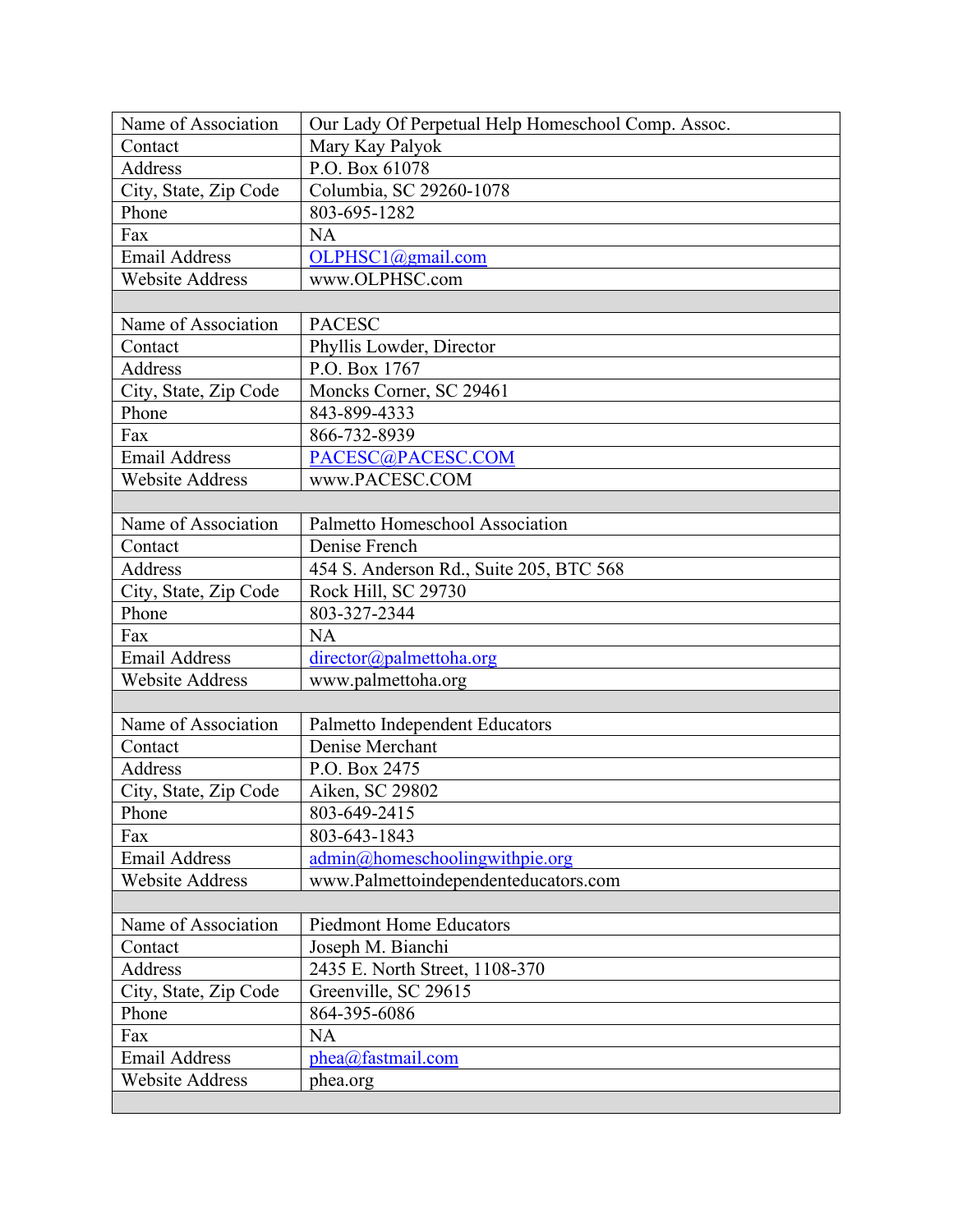| Name of Association    | Quiver Accountability                |
|------------------------|--------------------------------------|
| Contact                | <b>Esther Oliver</b>                 |
| Address                | 2700 Bush River Rd.                  |
| City, State, Zip Code  | Columbia, SC 29210                   |
| Phone                  | 803-381-3049                         |
| Fax                    | <b>NA</b>                            |
| <b>Email Address</b>   | esther@arrowsacademy.org             |
| <b>Website Address</b> | arrowsacademy.org                    |
|                        |                                      |
| Name of Association    | Reborn Third Option Homeschool       |
| Contact                | Rene' Bishop                         |
| Address                | 129 Nectarine Circle                 |
| City, State, Zip Code  | Walhalla, SC 29691                   |
| Phone                  | 864-280-3204                         |
| Fax                    | NA                                   |
| <b>Email Address</b>   | reborn3ohs@gmail.com                 |
| <b>Website Address</b> | rebornchristianministries.org        |
|                        |                                      |
| Name of Association    | Royal Scholars Homeschool Academy    |
| Contact                | Kiyana Thomas                        |
| Address                | 9500 Windsor Lake Blvd.              |
| City, State, Zip Code  | Columbia, SC 29223                   |
| Phone                  | 919-559-5058                         |
| Fax                    | NA                                   |
| <b>Email Address</b>   | rsopt3@kiyanathomas.com              |
| <b>Website Address</b> | www.royalscholars.org                |
|                        |                                      |
| Name of Association    | <b>SAFE</b> in HERALD5               |
| Contact                | Amanda Maybach                       |
| Address                | P.O. Box 1743                        |
| City, State, Zip Code  | Irmo, SC 29063                       |
| Phone                  | 803-429-1386                         |
| Fax                    | <b>NA</b>                            |
| <b>Email Address</b>   | safeinh $5@g$ mail.com               |
| <b>Website Address</b> | www.herald5.com                      |
|                        |                                      |
| Name of Association    | <b>SC TOP Homeschool Association</b> |
| Contact                | Kim Andrysczyk                       |
| Address                | P.O. Box 3525                        |
| City, State, Zip Code  | Irmo, SC 29063                       |
| Phone                  | 803-307-4880                         |
| Fax                    | 803-736-5042                         |
| <b>Email Address</b>   | $\text{directory@sc-top.org}$        |
| Website Address        | sc-top.org                           |
|                        |                                      |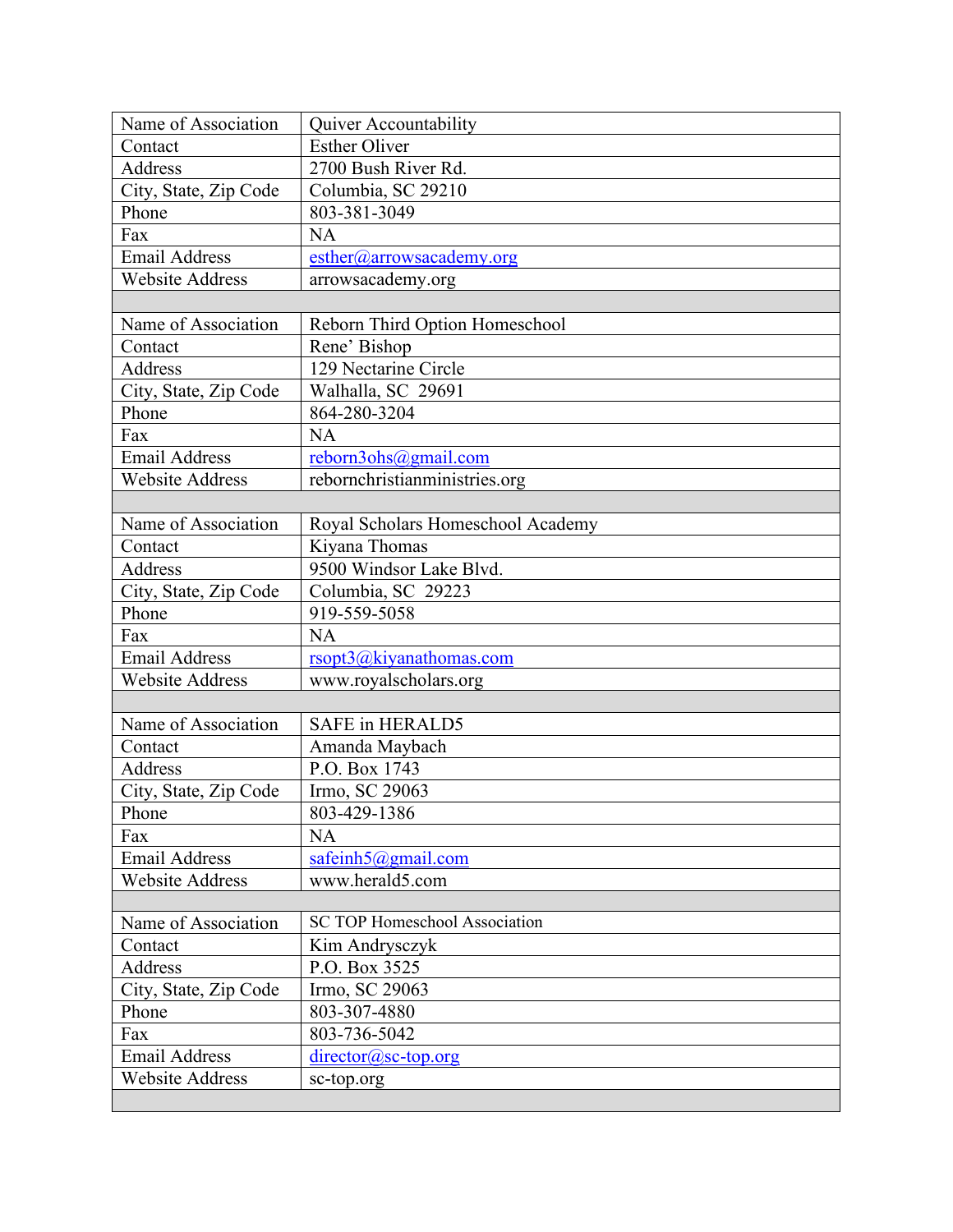| Name of Association    | The Academy of Home Education                                            |
|------------------------|--------------------------------------------------------------------------|
| Contact                | Jonathan Nyeholt                                                         |
| <b>Address</b>         | 1430 Wade Hampton Blvd.                                                  |
| City, State, Zip Code  | Greenville, SC 29609                                                     |
| Phone                  | 800-845-5731                                                             |
| Fax                    | 800-515-2233                                                             |
| <b>Email Address</b>   | ahe@biupress.com                                                         |
| <b>Website Address</b> | https://www.bjupresshomeschool.com/content/the-academy-of-home-education |
|                        |                                                                          |
| Name of Association    | The South Carolina Homeschool Accountability Association (TSCHAA)        |
| Contact                | Lara T. Caldwell                                                         |
| Address                | P.O. Box 463                                                             |
| City, State, Zip Code  | Gray Court, SC 29645                                                     |
| Phone                  | 864-939-8341                                                             |
| Fax                    | 864-509-9382                                                             |
| Email Address          | admin@tschaa.com                                                         |
| <b>Website Address</b> | www.tschaa.com                                                           |
|                        |                                                                          |
| Name of Association    | United Community of Homeschoolers Unlimited, LLC                         |
| Contact                | Angela Jordan Perry                                                      |
| Address                | P.O. Box 2235                                                            |
| City, State, Zip Code  | Greer, SC 29652                                                          |
| Phone                  | 864-300-2236                                                             |
| Fax                    | <b>NA</b>                                                                |
| <b>Email Address</b>   | UCHUThirdOption@gmail.com                                                |
| <b>Website Address</b> | www.UCHUnlimited.com                                                     |
|                        |                                                                          |
| Name of Association    | Upcountry Homeschool Association, LLC                                    |
| Contact                | Lori Wyatt                                                               |
| Address                | P.O. Box 2364                                                            |
| City, State, Zip Code  | Spartanburg, SC 29304                                                    |
| Phone                  | 864-579-9559                                                             |
| Fax                    | Email is preferred<br>NA                                                 |
| <b>Email Address</b>   | upcountryhomeschoolassociation@gmail.com                                 |
| <b>Website Address</b> | www.upcountryhomeschoolassociation.com/                                  |
|                        |                                                                          |
| Name of Association    | Vine & Branches Home Educators                                           |
| Contact                | Stephanie Parker                                                         |
| Address                | 1297 Professional Dr., Suite 201                                         |
| City, State, Zip Code  | Myrtle Beach, SC 29577                                                   |
| Phone                  | 843-504-8194                                                             |
| Fax                    | <b>NA</b>                                                                |
| <b>Email Address</b>   | $accountability(a)$ ybhe.org                                             |
| <b>Website Address</b> | vbhe.org                                                                 |
|                        |                                                                          |